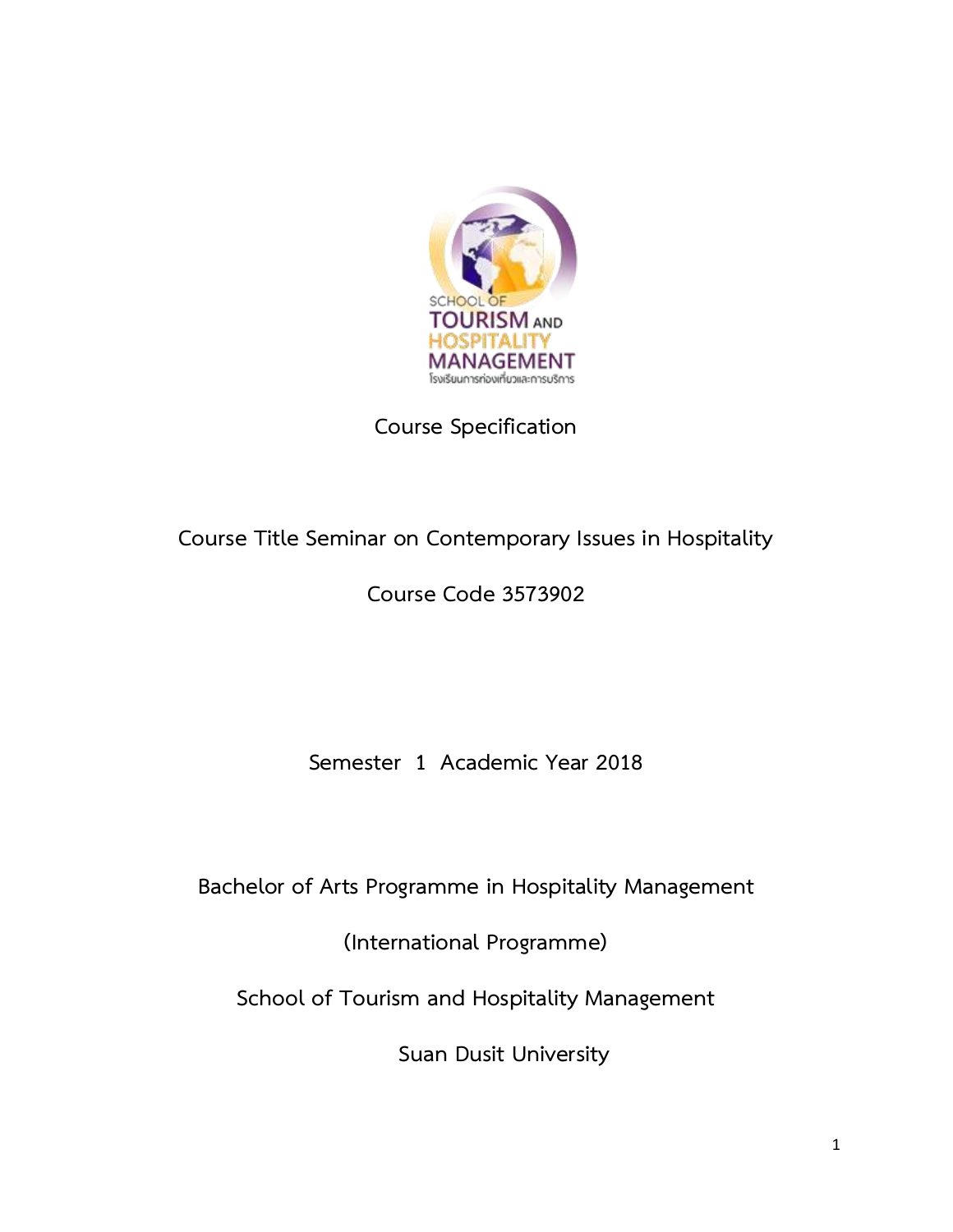# **Content**

| Section 1 | General information                             | 3  |
|-----------|-------------------------------------------------|----|
| Section 2 | Aims and Objectives                             | 4  |
| Section 3 | Course Description and Implementation           | .5 |
| Section 4 | Development of Students' Learning Outcomes      | 5. |
| Section 5 | Teaching and Evaluation Plans                   | 8  |
| Section 6 | Teaching Materials and Resources                | 13 |
| Section 7 | Evaluation and Improvement of Course Management | 14 |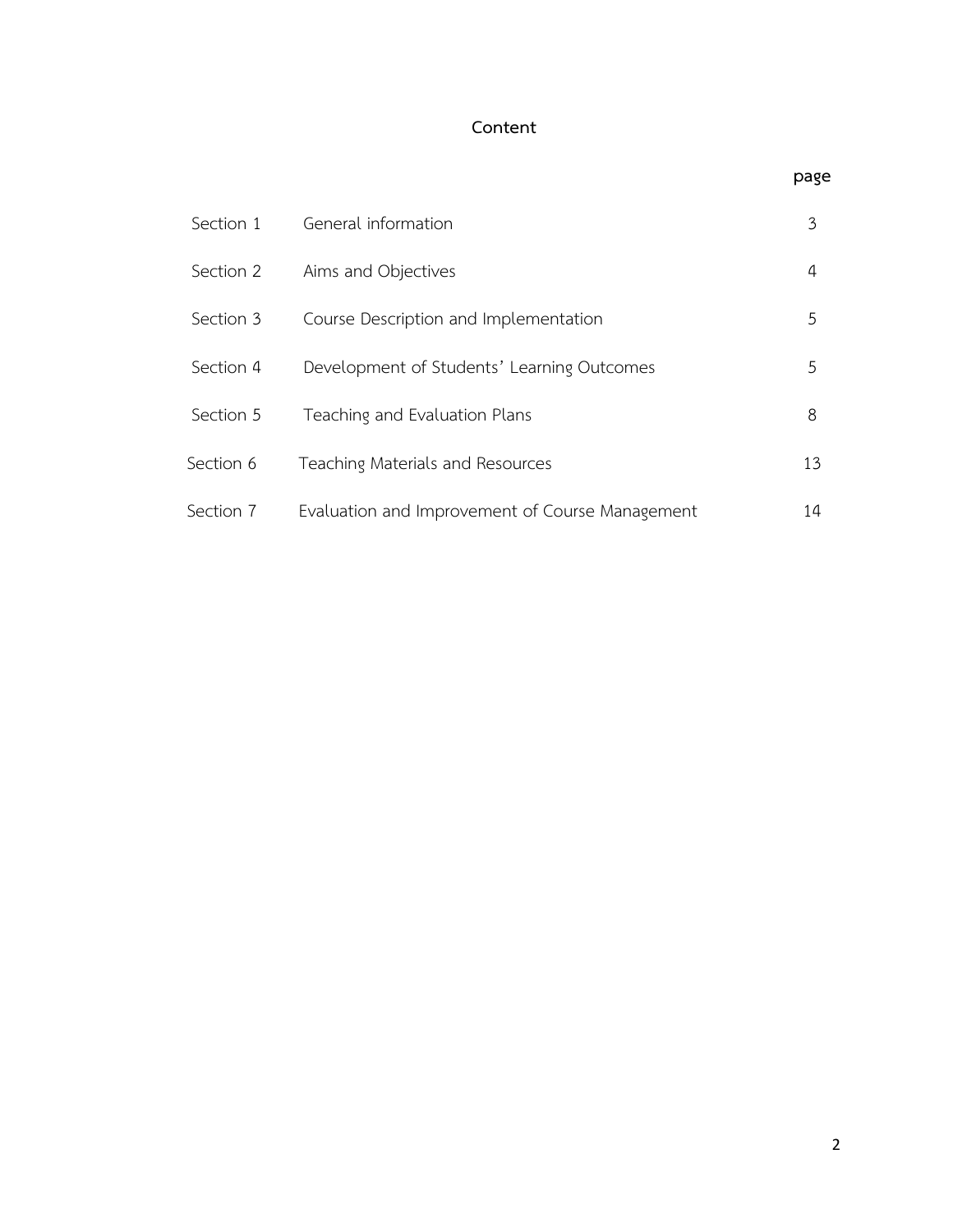# **Course Specification**

| Name of institution | Suan Dusit University |
|---------------------|-----------------------|
|                     |                       |

**Campus/faculty/department** School of Tourism and Hospitality Management

#### **Section1 General Information**

# **1. Course code and course title** 3573902 Seminar on Contemporary Issues in Hospitality

#### **2. Number of credits**

3 (3‐0‐6) (Lecture‐Lab‐Self‐Study)

#### **3. Curriculum and type of subject**

- 3.1 Bachelor of Arts Programme in Hospitality Management
- 3.2 Type of Subject Major Requirement Course

#### **4. Responsible faculty members**

- **4.1 course coordinator** Dr.Rungnapa Lertpatcharapong
- **4.2 Instructors** Dr.Rungnapa Lertpatcharapong **Section** A1

#### **5. Semester / year of study**

Semester 2 academic year 2017 / Student Year 2

#### **6. Pre-requisite (if any)**

None

### **7. Co-requisites (if any)**

None

#### **8. Venue of study**

Suan Dusit University

#### **9. Date of latest revision**

May, 2018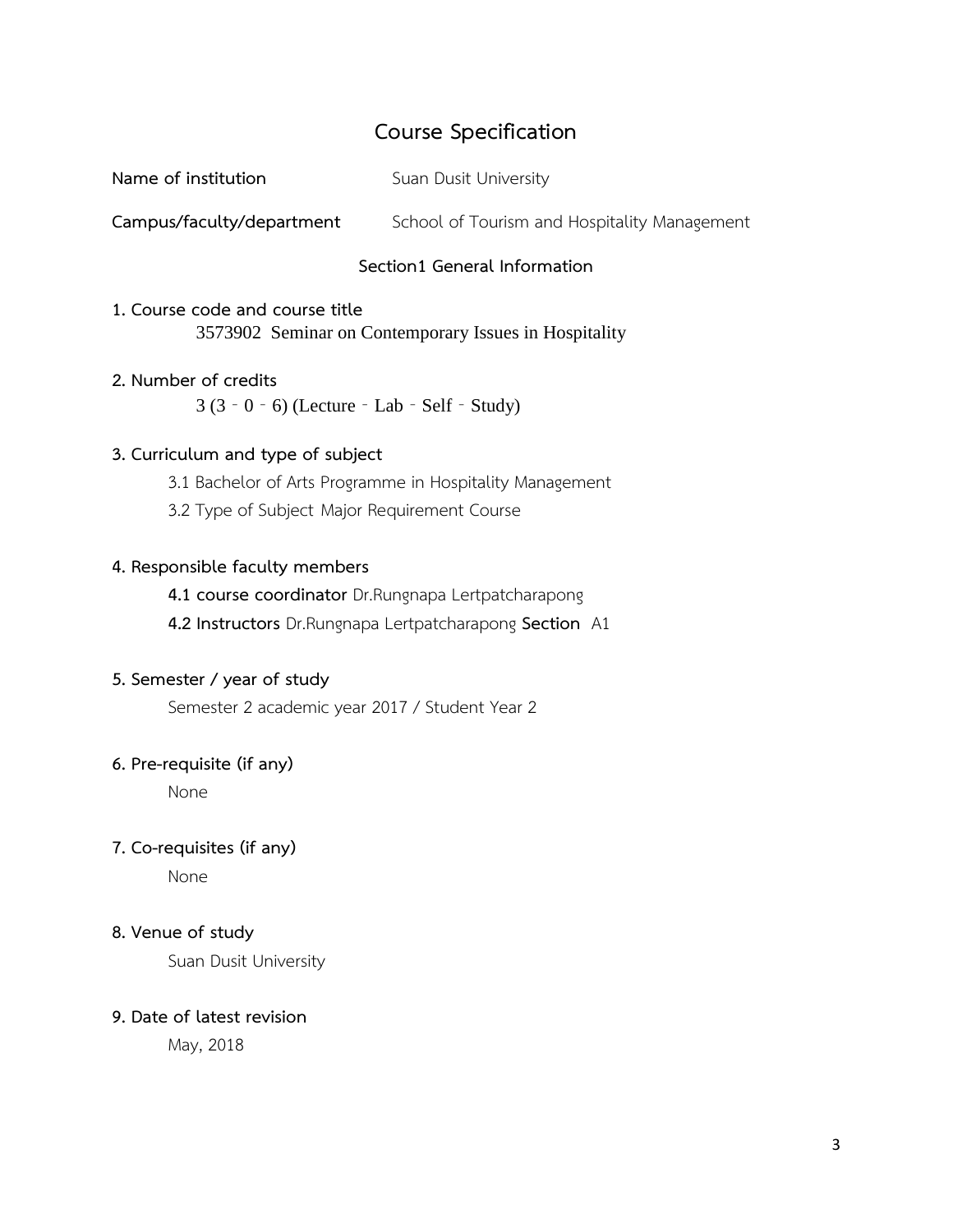#### **Section 2 Aims and Objectives**

#### **1. Aims of the Course**

1.1 Cognitive Theory (Knowledge from learning)

- Have an in depth understanding of contemporary issues in hospitality and tourism.

- Have an in depth understanding of the conceptual aspects of tourism such as destination marketing, sustainable tourism, destination life, and tourism impacts.

1.2 Skills (Abilities and skills acquired from learning)

Be able to discussion the concept of contemporary issues in the industries and provide discussion with critical evaluation

1.3 Moral (Attitudes, Moral and Ethical derived from learning)

- Students are expected to have a positive attitude toward their careers in moral expression and always work with ethically and consistently as usual.

#### **2. Objectives of Course Development/Modification**

The study of political, economic, social and cultural contexts, environmental law, and technology is considered to be of great importance in the industry. It helps students to know the trends and contemporary issues in the principle of service industry, or to organize the seminar meeting. The understanding of each factors have high influence toward the service industry. This is the respondent to meet the criteria of customer's needs and effected to their satisfaction. It can be said that this understanding contemporary issues can influence through the future service industries. Thus, instructor decided to create and open this course for student who really need to know the knowledge and understanding the main contextual issues in the service industry and able to analyze the synthesis the principle of the service industry management to meet the customer's needs and wants to impress the customer's satisfy or their own career path by focusing on the modern management of contemporary issues from the hospitality industry and the seminar organized service and to improve the teaching and learning style in the new format called "Active Learning" as well.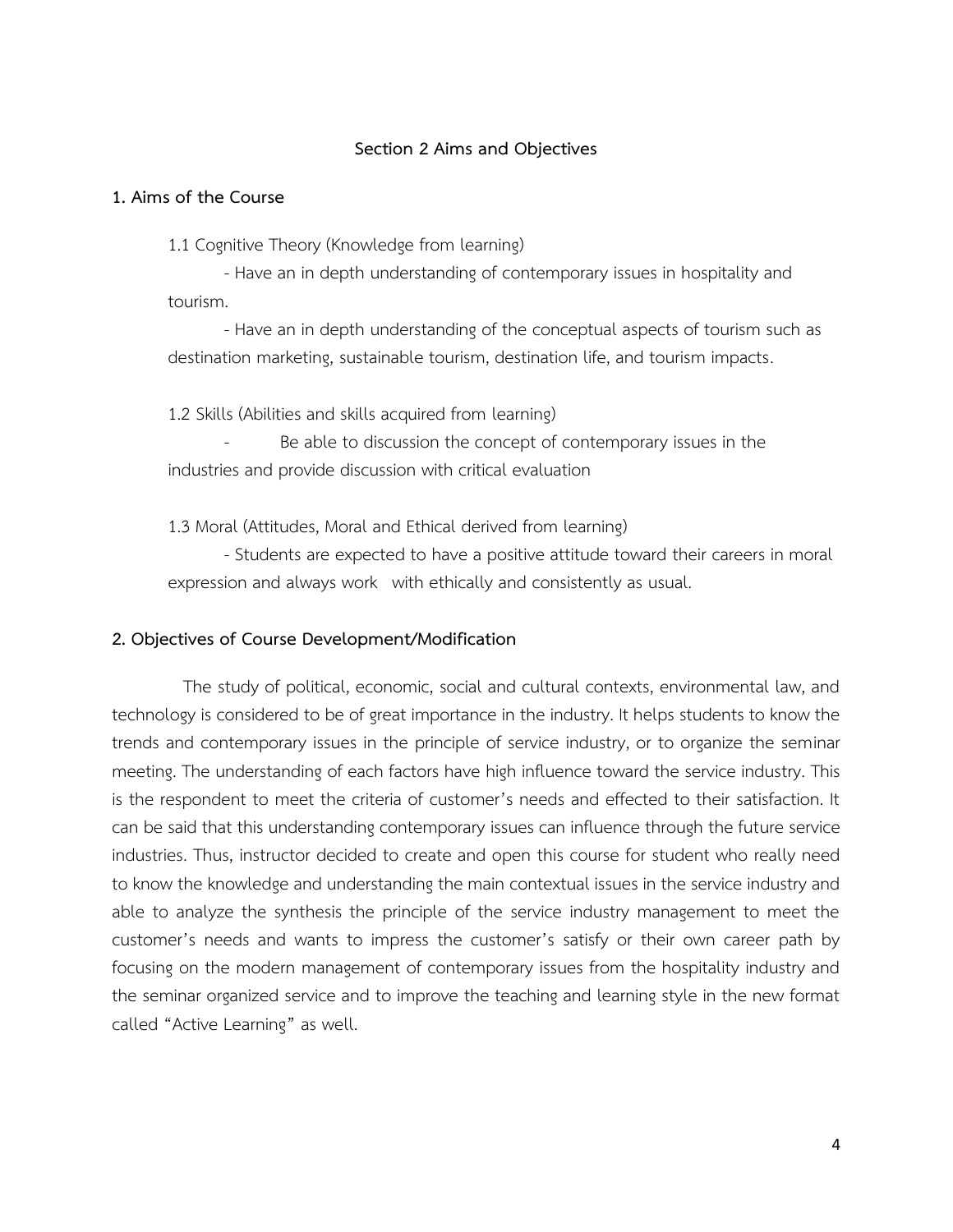## **Section 3: Course Description and Implementation**

### **1. Course Description**

Provides an examination of selected contemporary issues in hospitality and focuses on the in-depth evaluation of aspects of the industries needs for the 21st century. It aims to develop a conceptual understanding of hospitality in the broader and consistently evolving context of political, economic, technological, environmental, and social-cultural forces.

### **2. Number of Hours per Semester**

| Lecture<br>(Hour) | Additional class<br>(Hour) | Laboratory/field<br>trip/internship<br>(Hour) | Self-study<br>(Hour) |
|-------------------|----------------------------|-----------------------------------------------|----------------------|
| 45 hours          | -                          | $\sim$                                        | 90 hours             |

### **3. Number of hours that the lecturer provides individual counseling and guidance**

 The faculty member provides academic advice and guidance to students (individual/group) 3 hours/week. Time and date will be informed in the first section.

### **Section 4 Development of Students' Learning Outcomes**

### **1 Morality and Ethics**

# **1.1 Expected outcome on morality and ethics**

 $O$  (1) To realize good values, moral conscience and ethics, to be able to deal with the conflicts relating to profession etiquette.



**(2) To be self and social responsible with good attitude and behaviour.**

 **(3) To responsible of duties, good membership and develop leadership skills and act as a role model to others.**

**O** (4) To be disciplined and follow the organisational and social rules and regulations.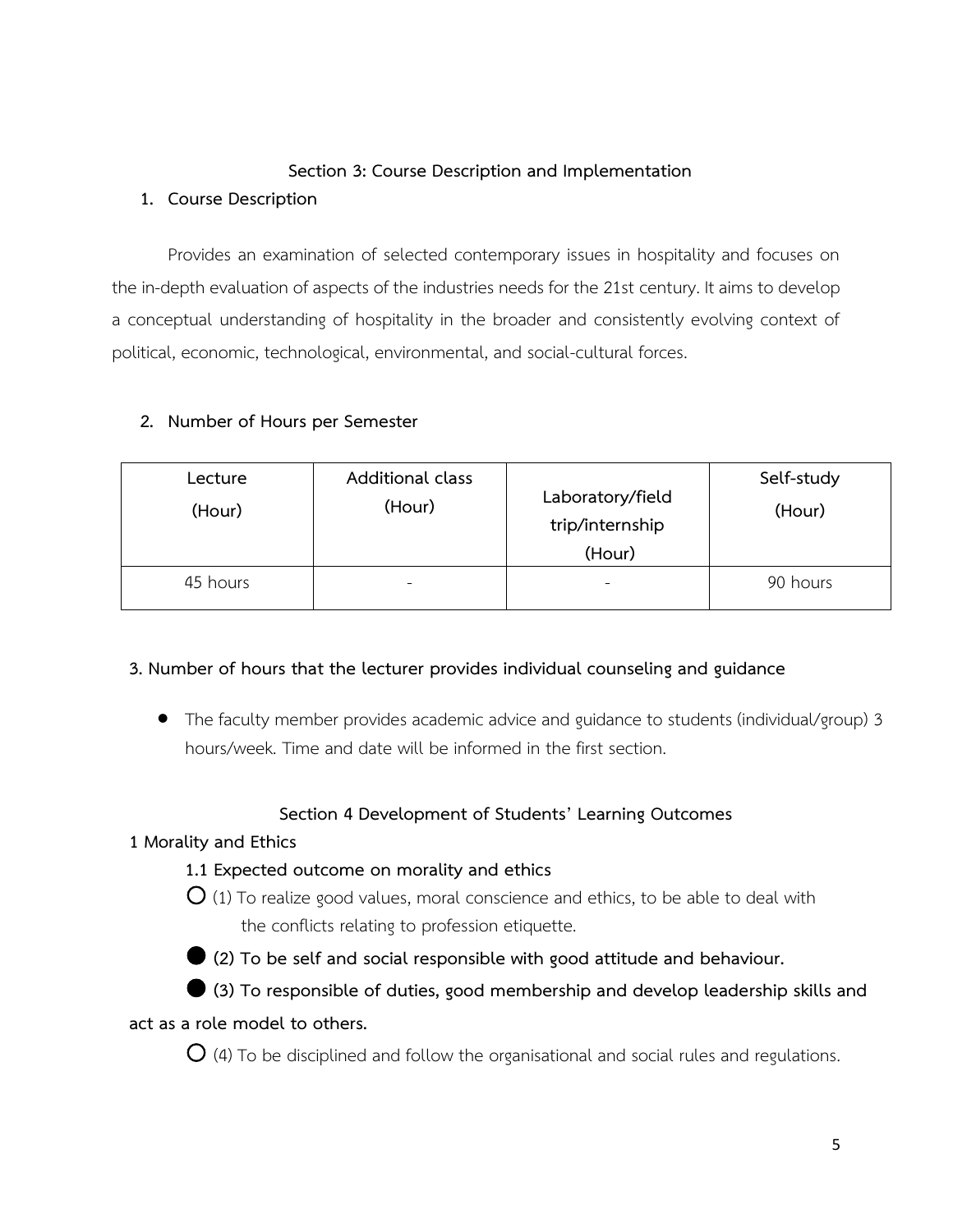# 1.2 Teaching methods

- The examples of moral and ethical issues in tourism industry,
- Role play of the situation, involving of moral and ethical issues in tourism industry,
- Discussion of the possible issues of moral and ethical issues in tourism industry and in society.

1.3 Evaluation methods

- Evaluate from students' disciplines such as punctuality,
- Evaluate from responsibilities on assigned tasks,
- Evaluate from attending the classes, participating class activities, group discussion.

### **2. Knowledge development**

2.1 Expected outcome on Knowledge and skills development

 **(1) To understand the important principles and theories of hospitality organisational behavioural and interpersonal skills, international marketing, tourist behaviour and related skills systematically and globally.**

 $\bigcirc$  (2) To be able to integrate knowledge of hospitality with other related fields.

 $\overline{O}$  (3) To understand research designs and methodology in order to solve organisation problems and to develop organisation knowledge management.

### 2.2 Teaching methods

- **Lecture**
- Active Learning: Individual work/ practice
- Active Learning: Group work
- Active Learning: Group discussion
- Active Learning: Case study and research
- 2.3 Evaluation methods

The evaluation will be considered from scores of:

- Midterm and Final Examination
- Individual Presentation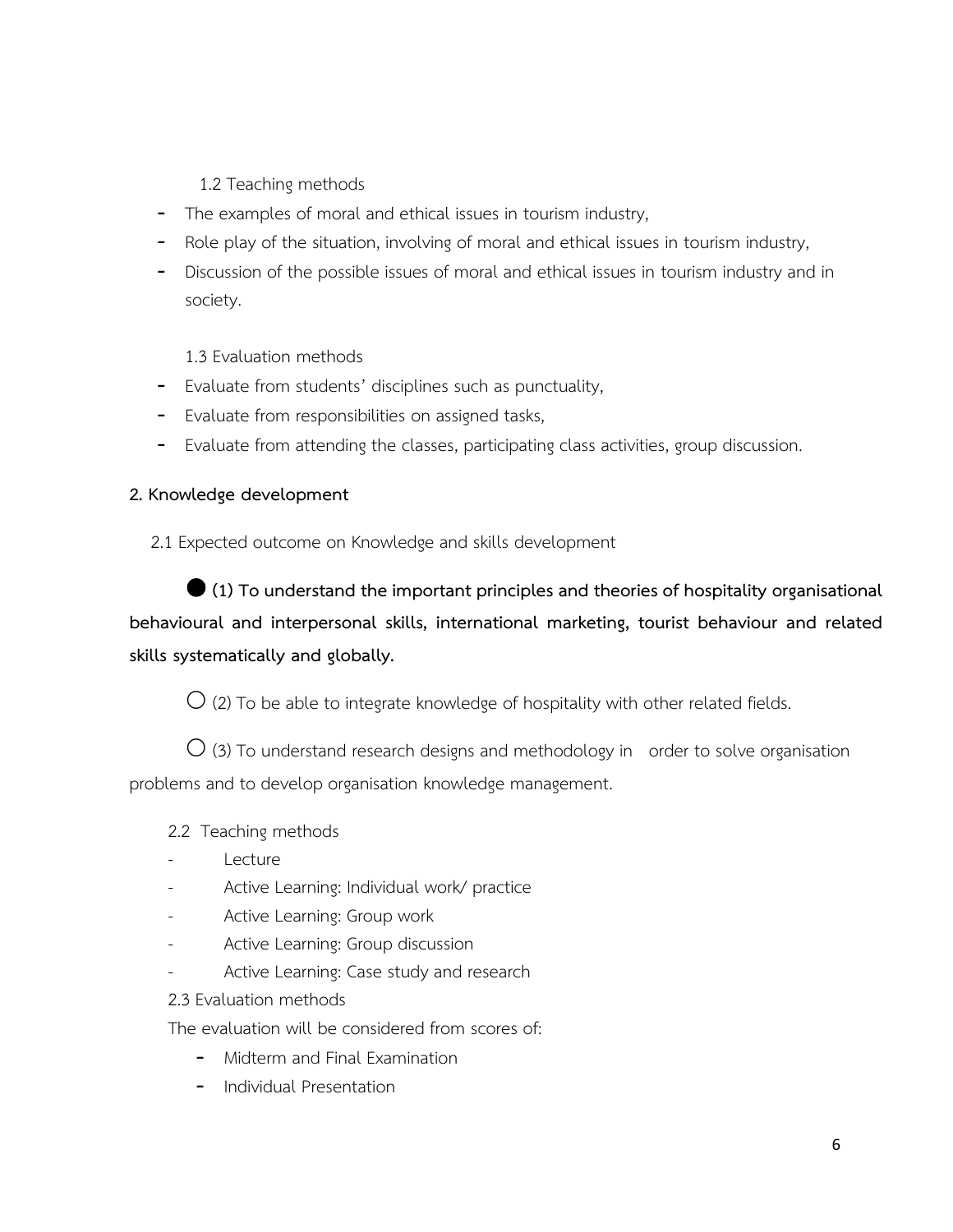- Group discussion
- Class Participation

### **3. Intellectual Knowledge Innovation**

3.1 Expected outcome on Intellectual Knowledge Innovation

 $\bigcirc$  (1) To be able to evaluate and analyse data, and able to think critically and systematically in order to find cause, effect, and resolution of the problems in depth.

 $\bigcirc$  (2) To be able to apply methodologies, synthesis, evaluation both practically and theoretically in actual operations.

 **(3) To be able to suitably apply knowledge and innovation in business term and able to adapt innovation technology to the profession and related fields.**

3.2 Teaching methods

- Individual study
- Group discussion
- Attending seminar on hospitality
- 3.3 Evaluation methods

The results of evaluation are derived from the student's outcomes and practices such as presentation in class, examination by testing and interviewing, and class observation.

### **4. Interpersonal Skills and Responsibility**

4.1 Expected outcome on Interpersonal Skills and Responsibility

# **(1) To be able to work with others and solve the problems both as a good leader and a good team member.**

 $\overline{O}$  (2) To be able to develop self – improvement continuously on professional learning improvement based on international criterion.

- 4.2 Teaching methods
- Demonstrate the ability to work with others.
- Demonstrate the responsibility on delegated work.
- Be able to suitably adapt to situation and organizational culture of work places.
- Demonstrate the human relationship.
- Demonstrate the leadership.
- 4.3 Evaluation methods
- A student's behaviour and expression are evaluated from group presentation, activity participation, and entirety, obviousness, and accuracy of information.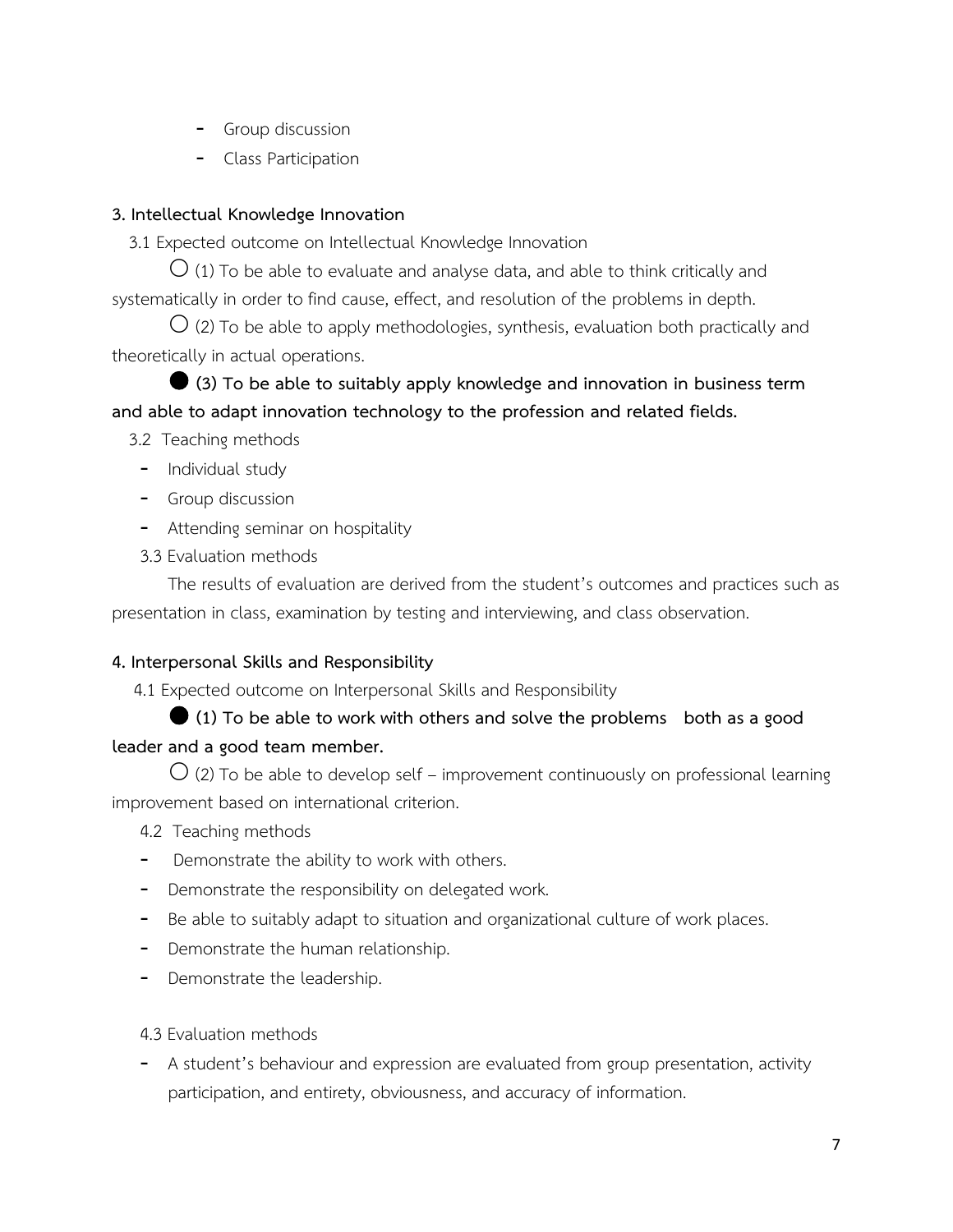## **5. Numerical Analysis and Information Technology Skills**

5.1 Expected outcome on Numerical Analysis and Information Technology Skills

 $\bigcirc$  (1) To be able to apply foreign languages effectively when communicate both academically and professionally.

 $\overline{O}$  (2) To be able to communicate effectively with foreigners from different culture in different situation.

## **(3) To be able to use information technology suitably in different operations.**

 $O$  (4) To be able to analyse and interpret data, facts, figures, statistics and/or numerical related tasks efficiently.

5.2 Teaching methods

Instructors should arrange learning activities for students to analyse simulated situation, present problem solving, and learn the techniques of information technology application in many situations.

5.3 Evaluation methods

Evaluate the ability in applying theories and selecting the information technology application or related mathematics and statistics for presentation.

# **Section 5 Teaching and Evaluation Plans**

# **1. Teaching plan**

| Week          | <b>Topics</b>                      | Hours | Teaching & Learning        | Instructor       |
|---------------|------------------------------------|-------|----------------------------|------------------|
|               |                                    |       | Activities, Instructional  |                  |
|               |                                    |       | Media (If any)             |                  |
|               | Course introduction                | 3     | -Distribute the Course     | Dr. Rungnapa     |
|               | Course syllabus overview           |       | syllabus                   | Lertpatcharapong |
|               | Course objective and               |       | -Lecture method            |                  |
|               | evaluation                         |       | Media                      |                  |
|               |                                    |       | -Power point               |                  |
| $\mathcal{P}$ | Introduction to Seminar on         | 3     | - Pair and divide students | Dr. Rungnapa     |
|               | Contemporary Issues in Hospitality |       | group for 3-5 students per | Lertpatcharapong |
|               |                                    |       | group                      |                  |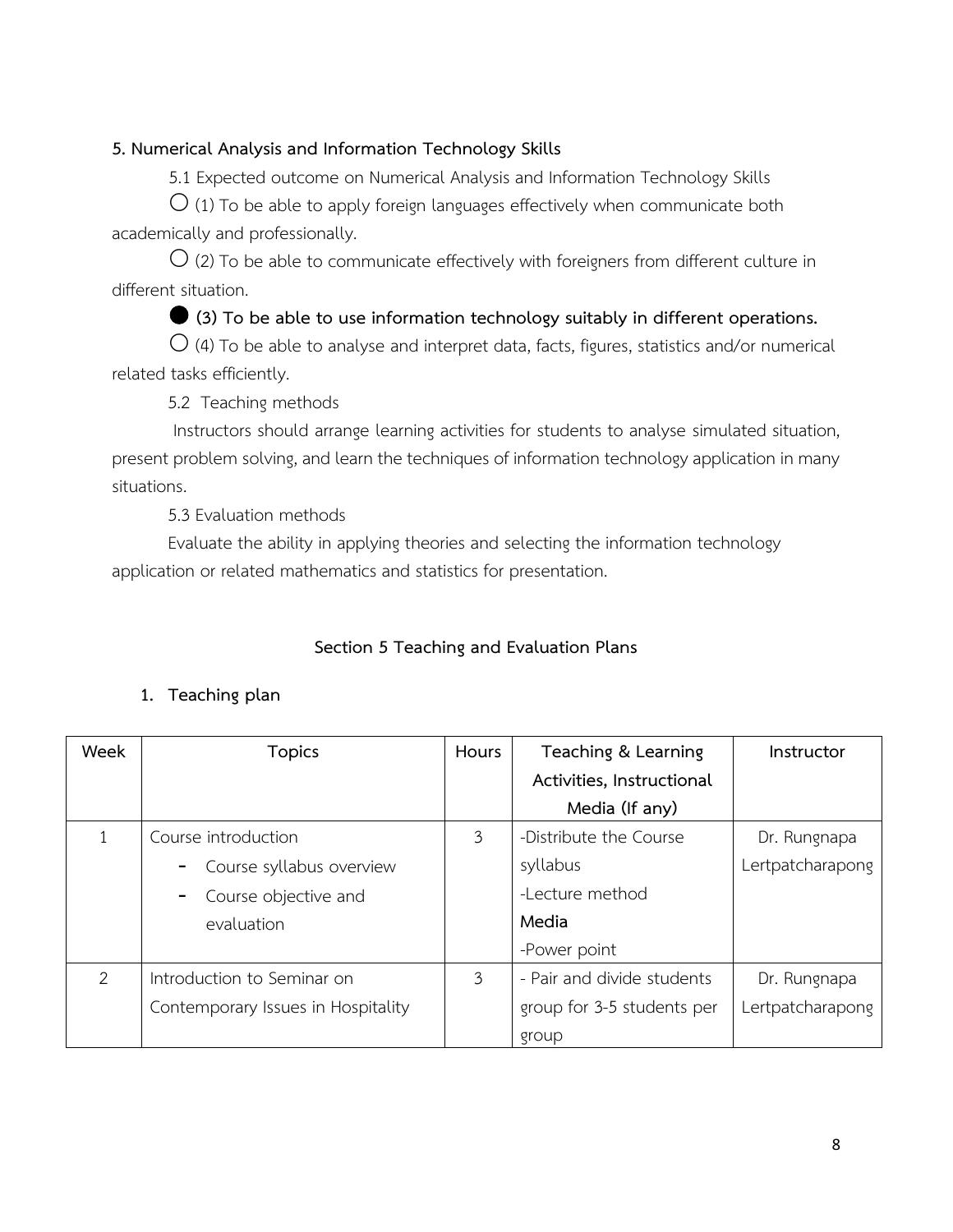| Week           | <b>Topics</b>                       | Hours          | Teaching & Learning          | Instructor       |
|----------------|-------------------------------------|----------------|------------------------------|------------------|
|                |                                     |                | Activities, Instructional    |                  |
|                |                                     |                | Media (If any)               |                  |
|                |                                     |                | -Instructor asks the         |                  |
|                |                                     |                | question to start the topic  |                  |
|                |                                     |                | discussion.                  |                  |
|                |                                     |                | -Classroom discussions       |                  |
|                |                                     |                | Media                        |                  |
|                |                                     |                | -Power point                 |                  |
| $\mathfrak{Z}$ | Contemporary Topics for Tourism and | $\mathfrak{Z}$ | - Pair and divide students   | Dr. Rungnapa     |
|                | Hospitality                         |                | group for 3-5 students per   | Lertpatcharapong |
|                |                                     |                | group                        |                  |
|                |                                     |                | - Distribute the abstract or |                  |
|                |                                     |                | article                      |                  |
|                |                                     |                | - Give students some time    |                  |
|                |                                     |                | to think about the           |                  |
|                |                                     |                | questions and formulate a    |                  |
|                |                                     |                | response.                    |                  |
|                |                                     |                | -Classroom discussions       |                  |
|                |                                     |                | Media                        |                  |
|                |                                     |                | -Journal Article/Abstract    |                  |
| $\overline{4}$ | Eco-Tourism and Cultural Tourism    | $\mathfrak{Z}$ | - Open the video clip on     | Dr. Rungnapa     |
|                |                                     |                | the topic                    | Lertpatcharapong |
|                |                                     |                | -Pair and divide students    |                  |
|                |                                     |                | group for 3-5 students per   |                  |
|                |                                     |                | group                        |                  |
|                |                                     |                | -Allow them to share their   |                  |
|                |                                     |                | comments and making the      |                  |
|                |                                     |                | role play.                   |                  |
|                |                                     |                | -Classroom discussions       |                  |
|                |                                     |                | Media                        |                  |
|                |                                     |                | -Journal Article on the      |                  |
|                |                                     |                | topic                        |                  |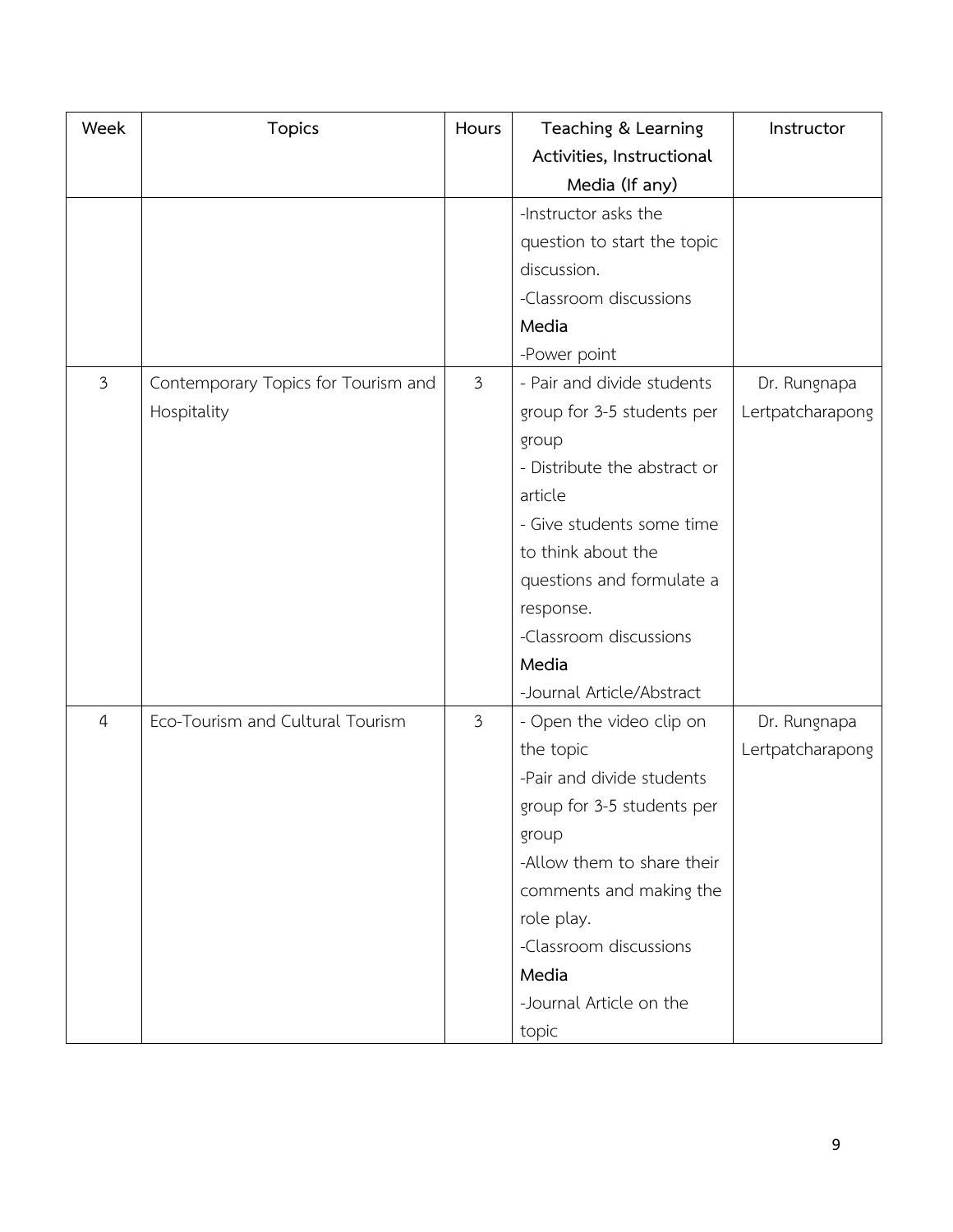| Week    | <b>Topics</b>                      | Hours          | Teaching & Learning          | Instructor       |
|---------|------------------------------------|----------------|------------------------------|------------------|
|         |                                    |                | Activities, Instructional    |                  |
|         |                                    |                | Media (If any)               |                  |
| 5       | Mind mapping on the topic selected | $\mathfrak{Z}$ | -Pair and divide students    | Dr. Rungnapa     |
|         |                                    |                | group for 3-5 students per   | Lertpatcharapong |
|         |                                    |                | group                        |                  |
|         |                                    |                | -Give A4 paper to each       |                  |
|         |                                    |                | group for writing "Mind      |                  |
|         |                                    |                | Map" which related to the    |                  |
|         |                                    |                | content briefly.             |                  |
|         |                                    |                | -Group Research              |                  |
|         |                                    |                | Media                        |                  |
|         |                                    |                | -Case study                  |                  |
| $6 - 7$ | Reading Week                       | 6              | - Pair and divide students   | Dr. Rungnapa     |
|         |                                    |                | group for 3-5 students per   | Lertpatcharapong |
|         |                                    |                | group                        |                  |
|         |                                    |                | - Distribute the abstract or |                  |
|         |                                    |                | article                      |                  |
|         |                                    |                | - Give students some time    |                  |
|         |                                    |                | to think about the           |                  |
|         |                                    |                | questions and formulate a    |                  |
|         |                                    |                | response.                    |                  |
|         |                                    |                | -Classroom discussions       |                  |
|         |                                    |                | Media                        |                  |
|         |                                    |                | -Journal Article/Abstract    |                  |
| 8       |                                    |                | Mid-Term Examination         |                  |
| 9       | Component of Tourism               | $\mathfrak{Z}$ | - Pair and divide students   | Dr. Rungnapa     |
|         |                                    |                | group for 3-5 students per   | Lertpatcharapong |
|         |                                    |                | group                        |                  |
|         |                                    |                | -Instructor asks the         |                  |
|         |                                    |                | question to start the topic  |                  |
|         |                                    |                | discussion.                  |                  |
|         |                                    |                | -Classroom discussions       |                  |
|         |                                    |                | Media                        |                  |
|         |                                    |                | -Power point                 |                  |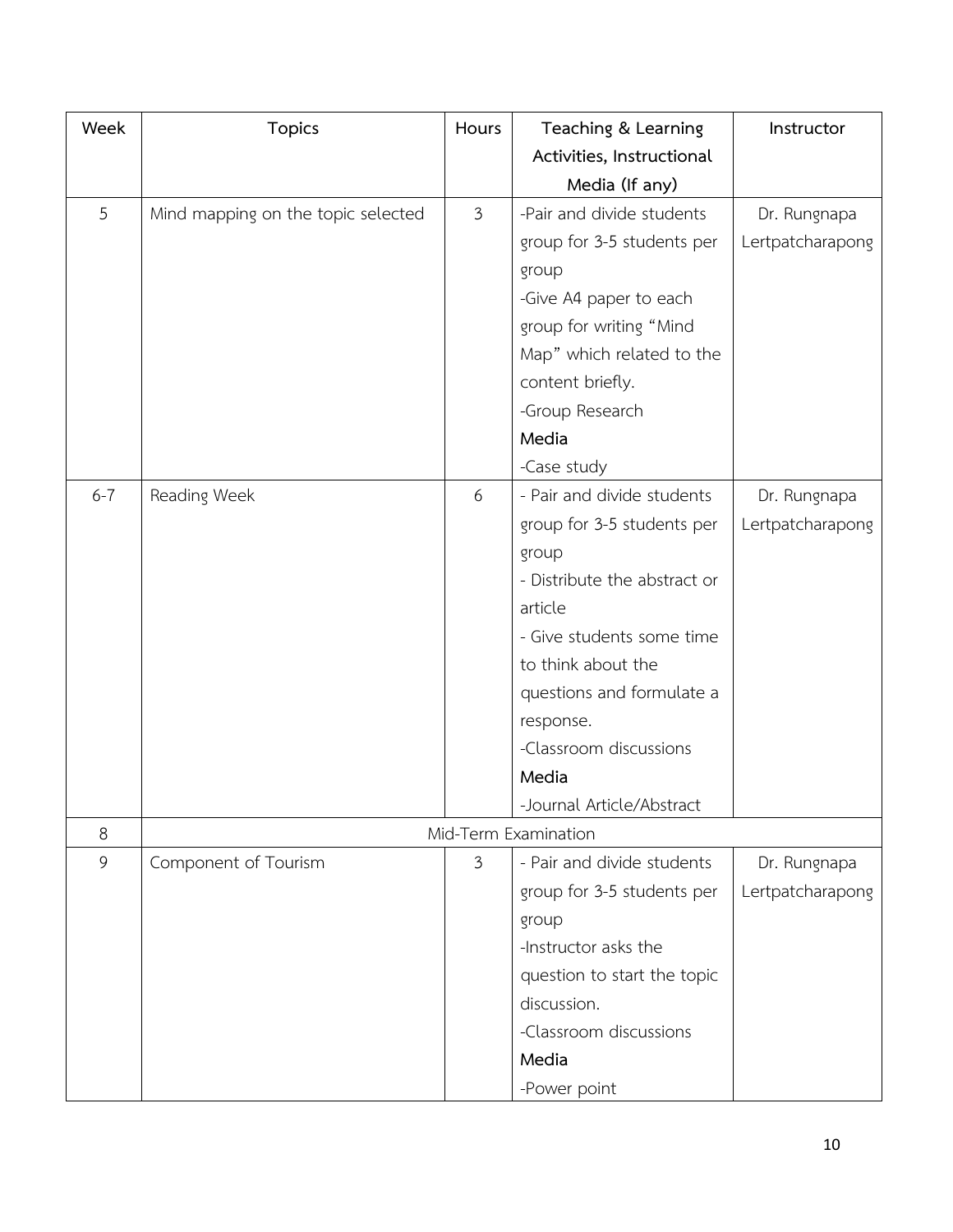| Week | <b>Topics</b>                | Hours          | Teaching & Learning         | Instructor       |
|------|------------------------------|----------------|-----------------------------|------------------|
|      |                              |                | Activities, Instructional   |                  |
|      |                              |                | Media (If any)              |                  |
| 10   | Sustainable Destination      | $\mathfrak{Z}$ | -Pair and divide students   | Dr. Rungnapa     |
|      | Competiveness                |                | group for 3-5 students per  | Lertpatcharapong |
|      |                              |                | group                       |                  |
|      |                              |                | -Give A4 paper to each      |                  |
|      |                              |                | group for writing "Mind     |                  |
|      |                              |                | Map" which related to the   |                  |
|      |                              |                | content briefly.            |                  |
|      |                              |                | -Group discussions          |                  |
|      |                              |                | Media                       |                  |
|      |                              |                | -Power point                |                  |
| 11   | Destination life cycle model | $\mathfrak{Z}$ | - Pair and divide students  | Dr. Rungnapa     |
|      |                              |                | group for 3-5 students per  | Lertpatcharapong |
|      |                              |                | group                       |                  |
|      |                              |                | -Instructor asks the        |                  |
|      |                              |                | question to start the topic |                  |
|      |                              |                | discussion.                 |                  |
|      |                              |                | -Classroom discussions      |                  |
|      |                              |                | Media                       |                  |
|      |                              |                | -Power point                |                  |
| 12   | Destination Branding         | 3              | - Pair and divide students  | Dr. Rungnapa     |
|      | The case of Amazing Thailand |                | group for 3-5 students per  | Lertpatcharapong |
|      | Perceptual Image of Thailand |                | group                       |                  |
|      |                              |                | -Give an assignment to      |                  |
|      |                              |                | student to search either    |                  |
|      |                              |                | the article                 |                  |
|      |                              |                | -Classroom discussions      |                  |
|      |                              |                | Media                       |                  |
|      |                              |                | -Journal Article/Abstract   |                  |
|      |                              |                |                             |                  |
|      |                              |                |                             |                  |
|      |                              |                |                             |                  |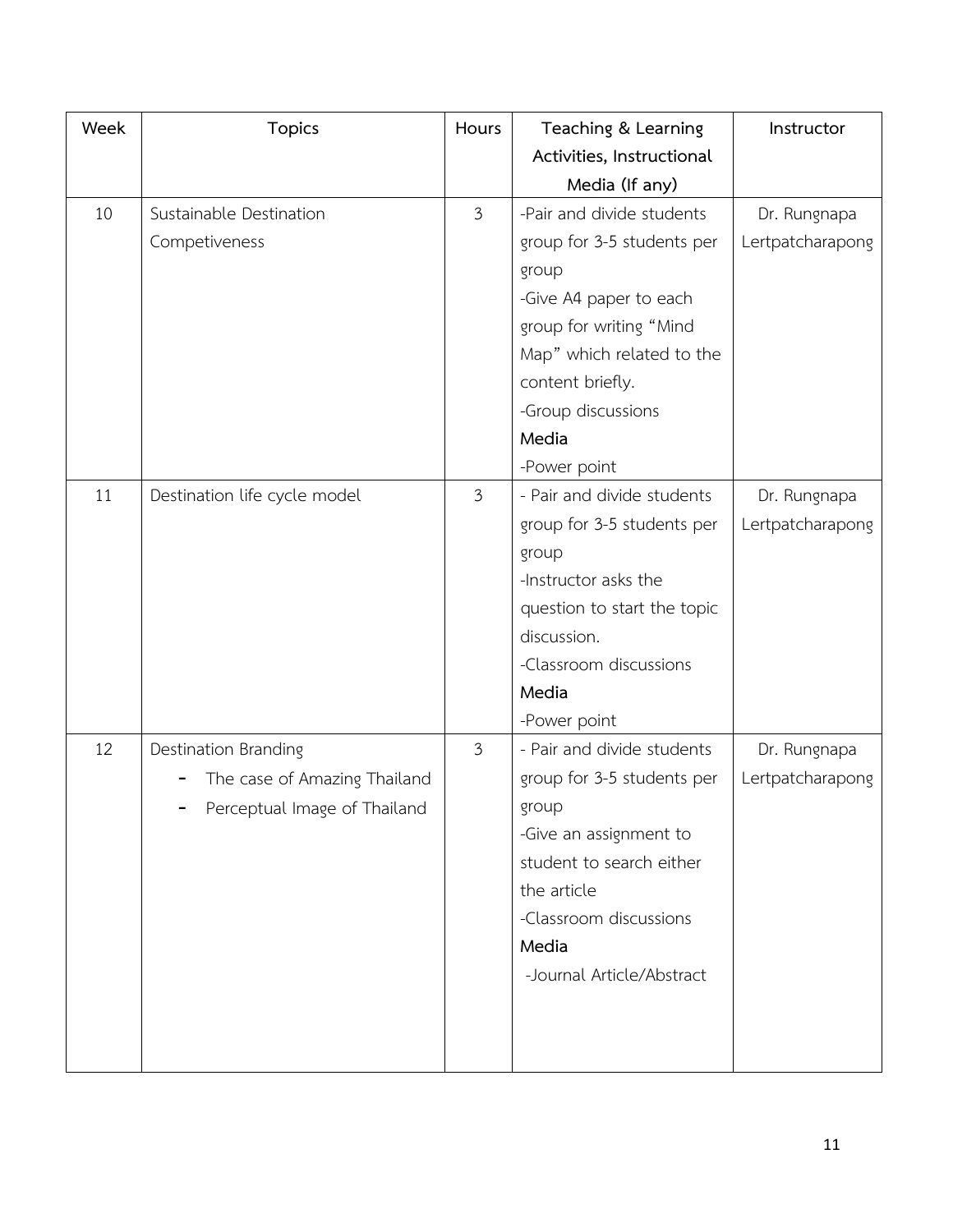| Week      | <b>Topics</b>                      | Hours          | Teaching & Learning        | Instructor       |
|-----------|------------------------------------|----------------|----------------------------|------------------|
|           |                                    |                | Activities, Instructional  |                  |
|           |                                    |                | Media (If any)             |                  |
| 13        | Tourism Impact by the Chinese      | $\mathfrak{Z}$ | -Open the video clip on    | Dr. Rungnapa     |
|           | Tourists                           |                | the topic                  | Lertpatcharapong |
|           |                                    |                | -Pair and divide students  |                  |
|           |                                    |                | group for 3-5 students per |                  |
|           |                                    |                | group                      |                  |
|           |                                    |                | -Allow them to share their |                  |
|           |                                    |                | comments                   |                  |
|           |                                    |                | Media                      |                  |
|           |                                    |                | - The video clip "Watch    |                  |
|           |                                    |                | Lost in Thailand"          |                  |
|           | Attending a Seminar on Hospitality |                | -Students are required to  | Dr. Rungnapa     |
| $14 - 15$ | and Tourism                        | 6              | attend either one of the   | Lertpatcharapong |
|           |                                    |                | national seminar or the    |                  |
|           |                                    |                | international seminar      |                  |
|           |                                    |                | before final examination   |                  |
|           |                                    |                | period.                    |                  |
|           |                                    |                | - Instructor and students  |                  |
|           |                                    |                | are together conclude the  |                  |
|           |                                    |                | lesson and activities.     |                  |
|           |                                    |                | -Classroom discussions     |                  |
|           |                                    |                | Media                      |                  |
|           |                                    |                | - Power point              |                  |
| 16        |                                    |                | Final Examination          |                  |

**NB.**The course is subject to change without prior notice to fit the changing tourism and hospitality circumstances.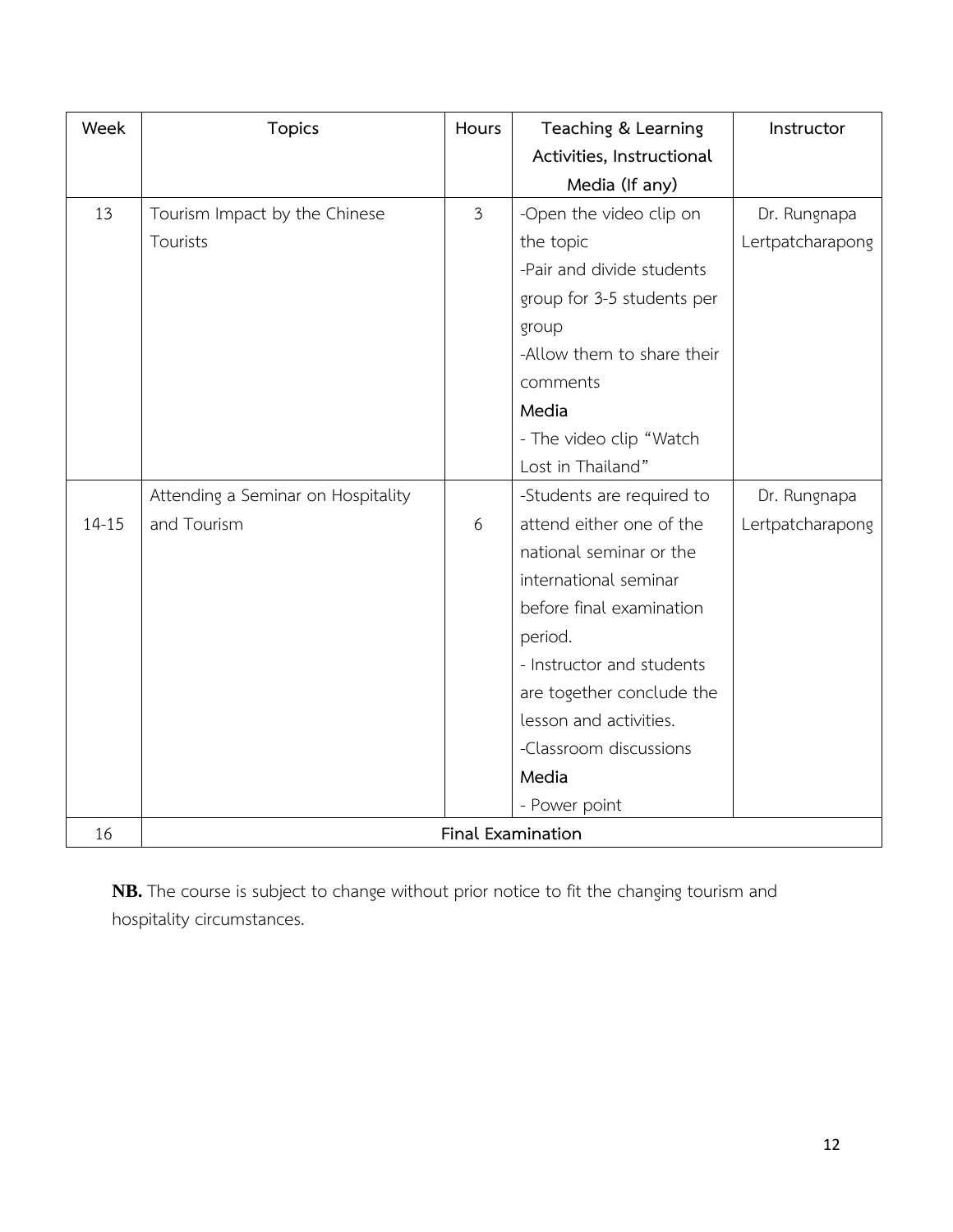#### **2 Evaluation Plan**

| Activities     | Expected                       | Methods                                | Week     | Percentage |
|----------------|--------------------------------|----------------------------------------|----------|------------|
|                | outcomes                       |                                        |          |            |
| 1              | 1.2, 1.3                       | Observe behavior,<br>Participation     | $1 - 15$ | 10%        |
| $\overline{2}$ | 2.1                            | Presentation, Pair work,<br>Group work | $1 - 15$ | 20%        |
| $\overline{3}$ | 3.3,4.1                        | Midterm Examination                    | 8        | 20%        |
| $\overline{4}$ | 1.2, 1.3, 2.1, 3.3,<br>4.1,5.3 | Final Examination                      | 16       | 30%        |

### **Evaluation**

| Learning<br><b>Outcomes</b> | <b>Evaluation Methods</b> | Week     | Proportion of<br>Evaluation (%) |
|-----------------------------|---------------------------|----------|---------------------------------|
|                             | Participation, Attendance | $1 - 15$ | 10                              |
| 2                           | Mid-term exam             | 8        | 20                              |
| 3                           | Course Assignment         | 14       | 50                              |
| 4                           | Final exam                | 16       | 20                              |

# **Section 6 Teaching Materials and Resources**

# **1. Texts and main documents**

Pike, R. W. (2002). Creative training techniques books. (3rd edition) HRD Press Inc.: USA. Giatchokchai, P. (2006). Seminar for excellence. (5rd edition) Pimluck Inc.: Thailand.